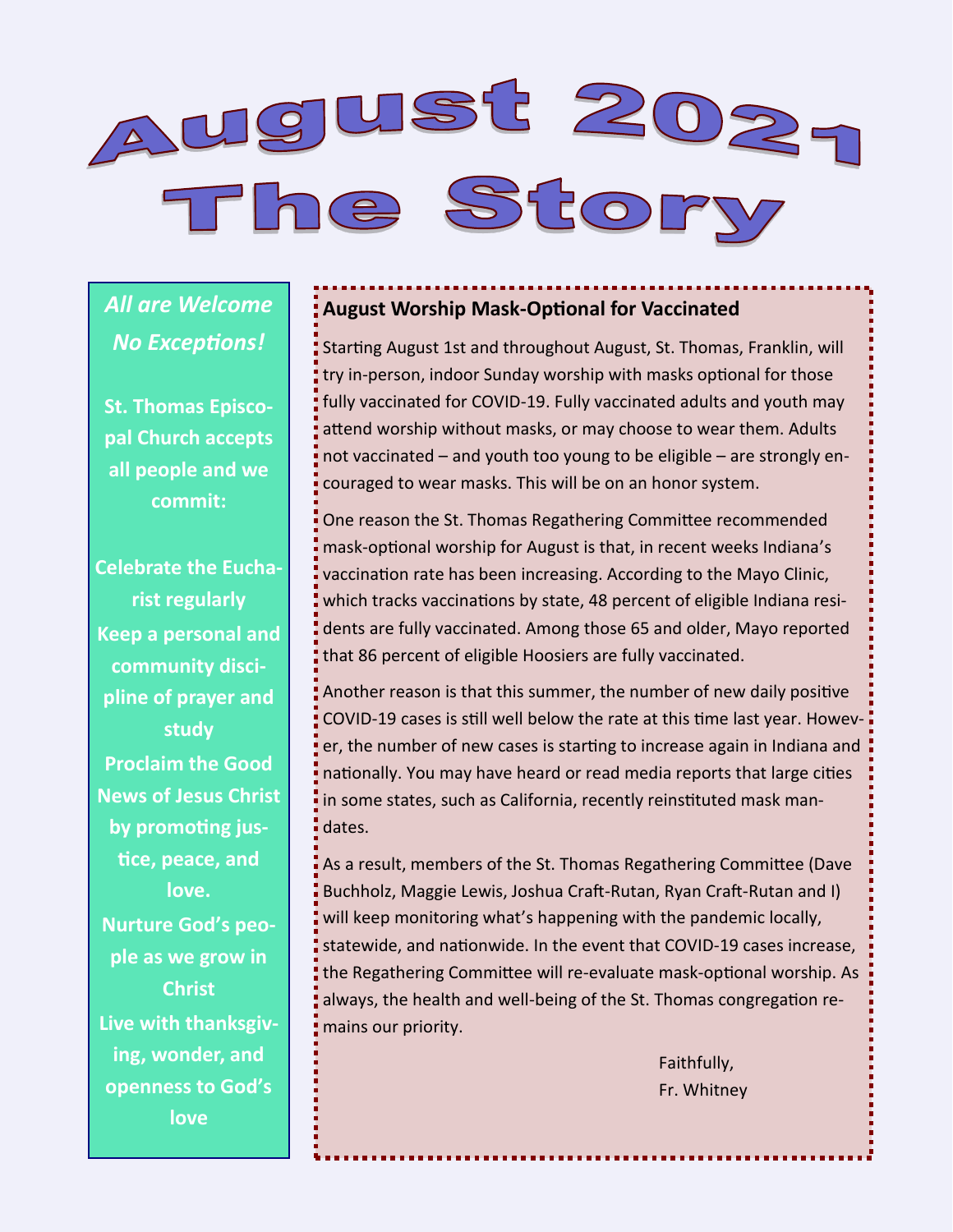#### **Help Wanted: Angel Tree Coordinator**

We are in search of a new coordinator for the Angel Tree program. This person will be responsible for working with the Angel Tree organizers and gathering donations as was done in 2020 as opposed to organizing the in-person party that we had done previously. If you are interested in helping out, contact Rachel Allen: Rachel.skibbe@gmail.com or 269-266-2682





**ST. THOMAS NIGHT AT THE INDIANS!**  New Night: Tuesday, August 24<sup>th</sup> at 7:05 pm \*\*\*Section 117 in the shade\*\*\* **Deadline to reserve your seats is Monday, August 9th for the Indianapolis Indianas game. Please email me at [j\\_stogsdill@sbcglobal.net](mailto:j_stogsdill@sbcglobal.net)** and let me know how **many tickets you need.**

Tickets are \$14 per person, which includes a discount. Kids over the age of 2 must have a ticket.

I will buy a block of tickets in advance, using the

digital option, which is more convenient than mailing or visiting the stadium. You may pay me in cash after church or by sending a check to Julie Stogsdill, 347 Palmer Ln., Apt. C, Greenwood, IN 46143-1851 and I will email your tickets to you.

Bring your appetite to Tuesday's game, when hot dogs, peanuts, potato chips, Cracker Jacks and popcorn are all available for just \$1 each.

Join us for an evening of fun!

--Julie Stogsdill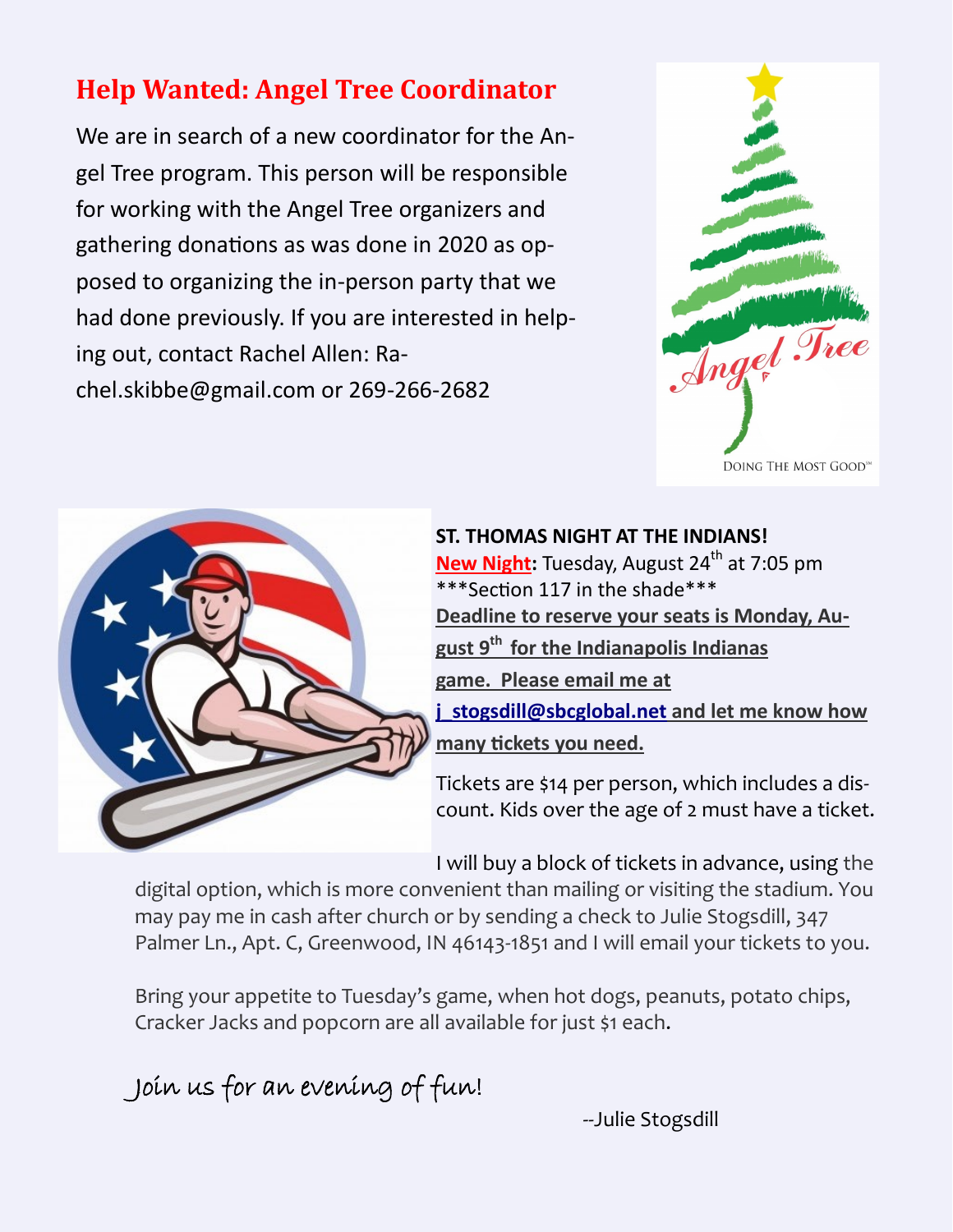# Jelcome

#### **Joy Tucker to Begin as Parish Admin**

St. Thomas is pleased to welcome Joy Tucker as our new Parish Administrator, starting Monday, August 2nd.

With this position, Joy will be taking her first church job and reentering the workforce. She retired in late 2018 from Lee Supply



Corporation, where she worked in accounts payable. Previously she worked in teller, supervisory and management positions with banking institutions including First Indiana, Fifth Third and Capital City banks.

Joy, who lives north of Greenwood, is a native of Morristown, Indiana. She has lived in the Hoosier State for most of her life, except for a few years in Florida. She has been married to her husband, Jim, for 46 years. They have two children and four grandchildren.

Her hobbies include camping, knitting, being with her grandchildren, helping her mother, and working with Jim, alias Santa Claus, as Mrs. Claus through the Christmas holidays. Joy said she is looking forward to her new position and meeting everyone.

Joy will be working out of the office. Her hours have yet to be finalized, but she will most likely work weekday mornings. This month, Joy will train with Fr. Whitney and her hours will vary. While the phones are being worked on at St. Thomas, it may be best to reach Joy by email at mercurymomma@aol.com.

### Pay Pledges Online

**The Bishop's office is continuing to process online gifts on behalf of congregations. If you wish to pay your pledge online, visit [Give Now](https://onrealm.org/indydio/-/give/covid19)  [\(onrealm.org\)](https://onrealm.org/indydio/-/give/covid19) and select Give to a Congregation. Then select St. Thomas—Franklin.** 

#### Panera Bread Sign-up

St. Thomas resumed our ministry with Panera Bread with a slight change. The end of day bread will be picked up at Panera Bread Sunday night and delivered to the Interchurch Food Pantry of Johnson County Monday morning. Please use the link below for more information and to sign up to help. Questions: contact Steve Wahlberg.

#### **[PaneraBreadSignUp](https://www.signupgenius.com/go/409084BA9A62BA46-panera)**